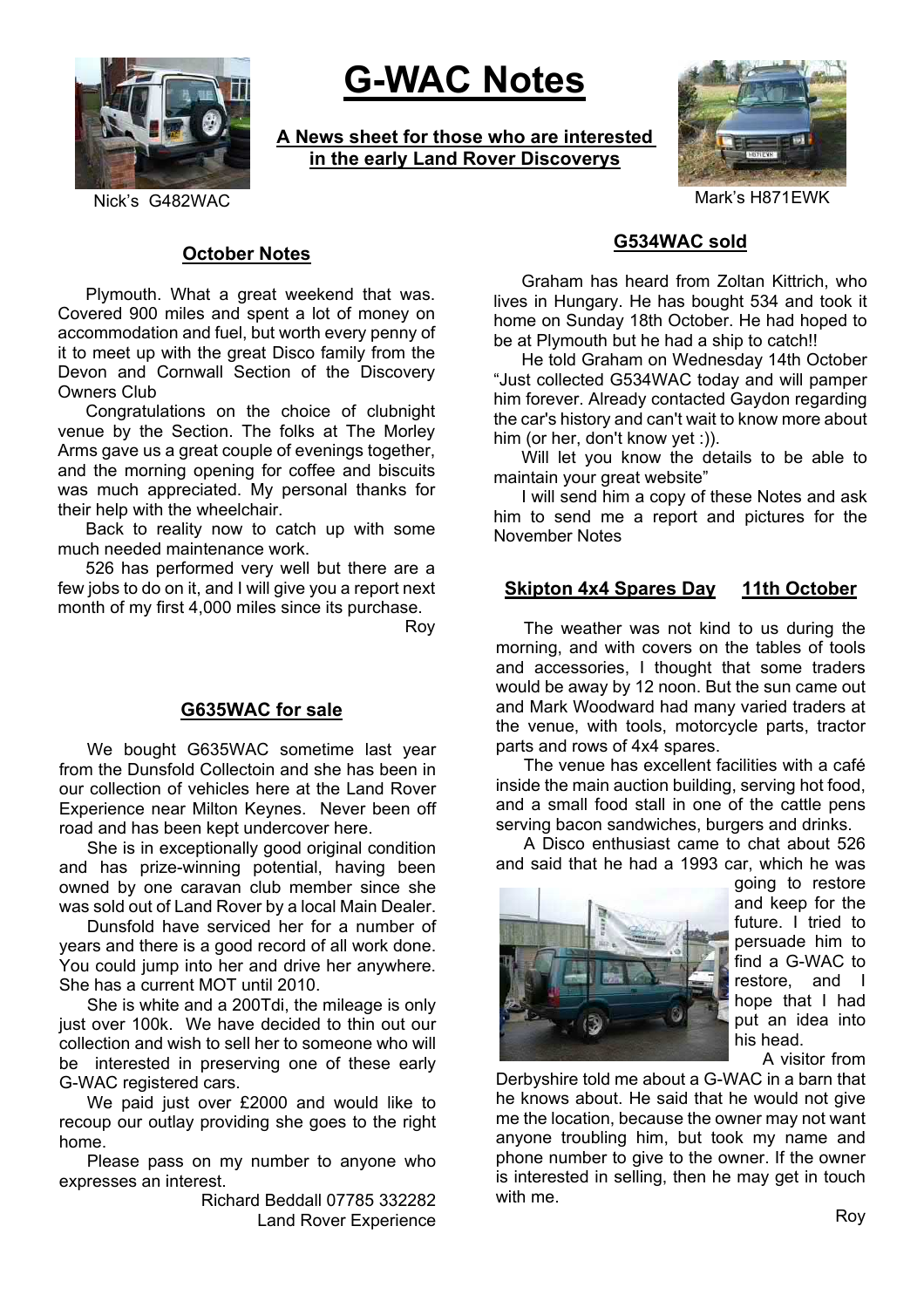## **G67 RYJ. Fit for another 20 years.**

Having spoken to Graham, and checking the Chassis number of the Disco at Gaydon, it confirmed that mine is a very early Dealer sold Discovery. In fact for the first six months, or 6,000 miles, it was a dealer demo. Possibly the first one Caffyns of Lewes actually got from Land Rover.

The retired person who then bought it kept it in his garage just for sunny outings and a trip to Scotland. 19.5 years later, and after just 30,000 miles on the clock, he decided to sell this 17k purchase for a much smaller amount. It came with six months tax and two months MoT.

On picking it up, the clutch decided to fail (think this was a known problem to the seller). One slave cylinder later it was all sorted - what a messy job that was

After a treating of T-cut and Autoglym polish, a drive to the LRO show at Peterborough was undertaken.





1/2 a tank of fuel in only 100 miles was down to a very gummed up air filter. The fuel filter was replaced at the show as well as the air filter (possibly 19 years old!). Now getting 33mpg on average from 1st tankful. A trip to Haywards Heath and my mate Mick's business was the next planned outing. Mick runs





underbodyprotection.co.uk and G67 RYJ was treated to a complete undercarriage bathe in Dinitrol - highly recommended for our salt laden winter roads.

Mick has coated loads of vehicles and drives an early H-reg 3dr Disco too – although he uses his off road. Mine has yet to see any mud in its lifetime, and is still on its factory recall road tyres.

Mick was astonished at this 1989 Discovery's condition, no rusty sills or arches. He took the opportunity to remove the only badly rusty bits - the original side steps. (From the sills to the chassis and behind the mounts they were in showroom condition.) Hopefully it will take many years to rust through the coating that has now been applied

On the calendar for the remainder of this year was the London to Brighton run with one of my other clubs, SLSLRC, where I ran the raffle. Then down to Plymouth and Dartmoor for the 20th anniversary launch

My father has a later 1990 G-reg Blue Discovery in his garage too, with just 52k on the clock - that is a minter too!! He had a 1972 K-reg Range Rover before that one, which only ever did about 60k miles in 17years - although he did get back more than the £2,000 that he paid for it new!!

Bought a cubby box at LRO Peterborough show for a ten pounds. Bit more storage space than that silly soft zipped case.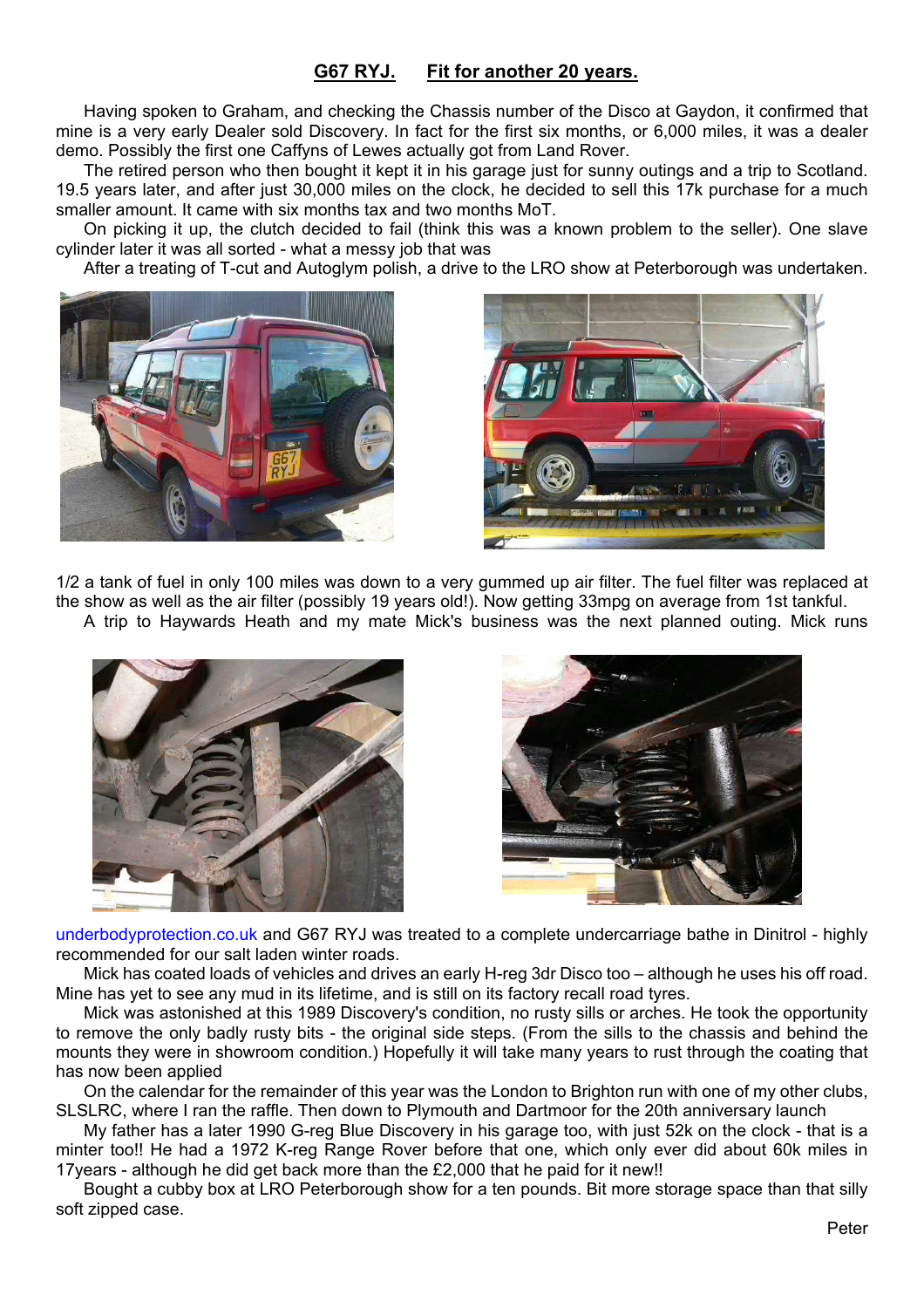### **Plymouth 20 Years of Discovery 1989 – 2009**

Back in late 2007 a few G-WAC owners decided it would be a good idea to arrange a return visit to Plymouth with their cars to commemorate 20 years of the Discovery. During 2008 things were a bit slow because no one really new if their car would actually make it. A few ownership changes, and the loss of close contact with several new owners, also meant that things slowed down a little.

At the start of the 2009 season we decided the event would take place, even though just three of us were confident of making it! The weekend of 17th - 18th October was selected, as this would have been the time twenty years ago when the original press launch was in full swing.

Despite many pleas we were unable to get many G-WACs to come along, most were either not





roadworthy, or too far away to manage the trip. However Roy, Bill and I all agreed we would go whatever happened.



In a bid to find a few more interesting cars we decided to ask the Discovery Owners Club (DOC) if they would be able to bring along G226EAC, their 1990 registered pre production 5 door. The DOC agreed, and after looking at what we had planned, decided to make the event an official DOC event in their annual calendar.

This got the momentum of the event rolling, and some interest grew. Mark Bumstead, the DOC Press Officer, sent out press releases and the feedback was good with at least one magazine showing an interest. DOC members also started to join up with some interesting vehicles being added.

Peter agreed to bring along his garage find 1989 G

registered Tdi, and Gary agreed to attend although he was not able to bring his G-WAC he did mange to borrow a brand new D4 from the factory for the weekend.



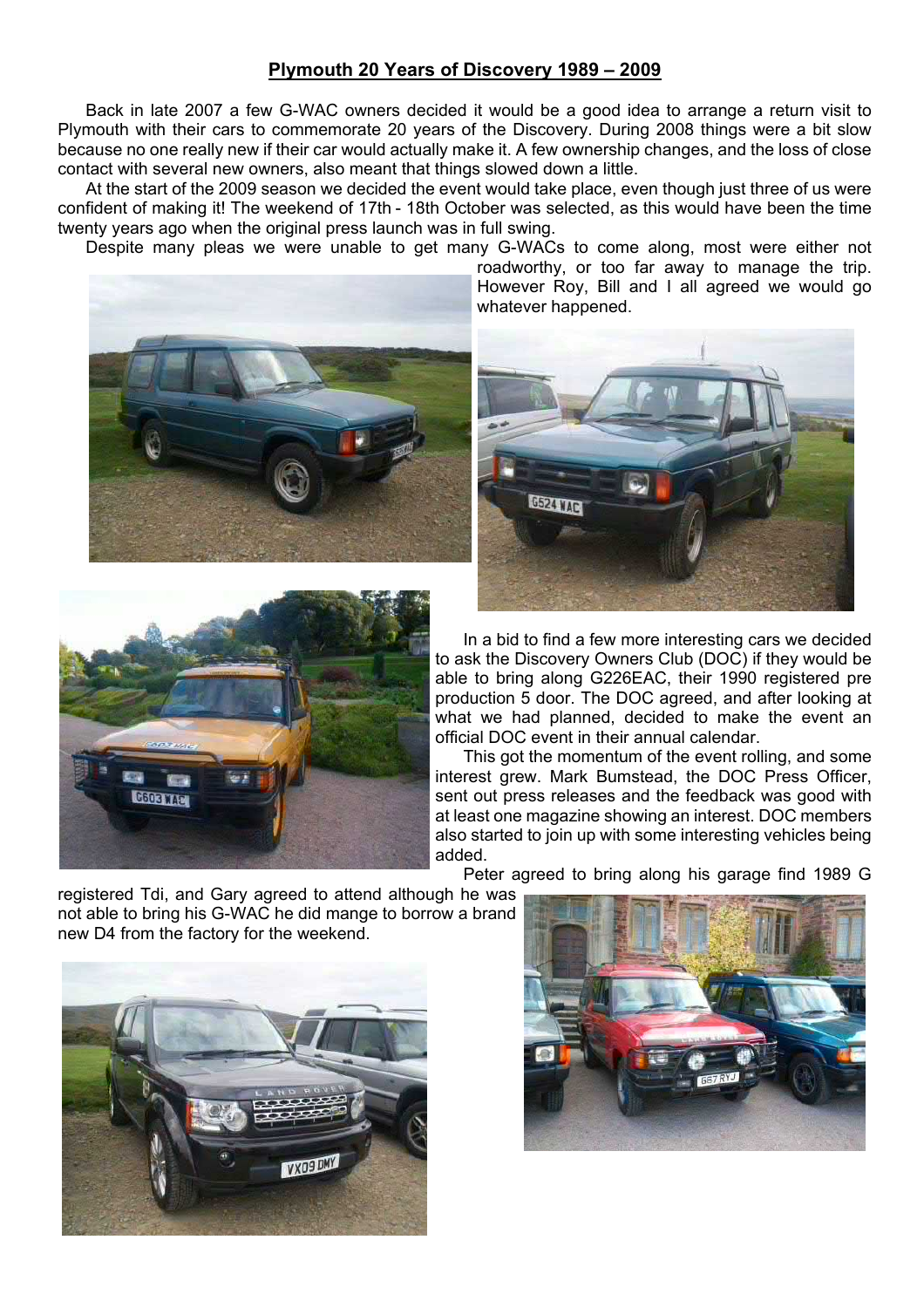Before long we had in excess of 20 Discoverys planning to attend each day! At this point some serious planning was needed to ensure that the event went without a hitch.

After studying several articles and photos of the 1989 event I managed to build up a rough idea of the areas covered. It was decided that Saturday we would concentrate on the Plymouth area, The Hoe and Mount Edgcumbe. On the Sunday we decided to attempt a longer road run and visit the Dartmoor area.

We had arranged to assemble at the Morley Arms, in Plymouth. I was a little nervous as I did not know what or who to expect. The Morley Arms made us very welcome, providing tea, coffee and biscuits for us all and a large enough car park to accommodate a growing number of Discoverys. After a social gathering and a 'get to know each other' session and a drivers briefing we headed off for our first stop of the day, Plymouth Hoe.

Early plans for Plymouth Hoe went a little pear shaped, with no help from Plymouth City Council at all. I



really should have done a recee of the area first to satisfy myself what exactly we could arrange and where. In fact I did my recee at 8.00 am on the 17th October 2009! I went to the Hoe and the answer was in no uncertain terms "you are not coming on here and you're not taking any photos!"

Anyway due to a loophole in local parking laws, and the fact that walking access onto the Hoe is not possible for disabled visitors, they have opened a small blue badge parking area on the Hoe itself. My mind worked overtime and I thought if we were clever we could despatch Roy and Margaret in G526WAC, with their blue badge, into the parking area on the Hoe, park our own vehicles in the ordinary street parking bays, walk up the steep steps onto the Hoe and then assemble around Roy's car for a photo shoot. It worked a treat.

G526WAC was back on the Hoe 20 years after the press launch. I reckon we assembled around 40 people as well in the picture.

From the Hoe we set off for the Torpoint ferry – my first mistake! - I did not think that people would confuse the Torpoint Ferry for the Continental Ferry Port, but unfortunately it did cause some confusion, with a group of ten cars heading for the Torpoint Ferry and a group of ten cars heading in the opposite direction for Roscoff, the side streets of Plymouth got a little congested. Thankfully they realised and turned back to follow us to the Torpoint Ferry.

We all crossed into Cornwall and headed off along the 17 miles or so to Looe, where we had planned a lunch stop. On arrival in Looe we were lucky enough to find a deserted car park and this allowed us to assemble all the Discoverys into date order, along side the Mill Pond. Many photos were taken and then lunch beckoned in the seaside town. The weather treated us well with lovely autumn sunshine all day on Saturday. In fact it was so nice a few brave Discovery owners went for a paddle in the sea, whilst others sat munching on fish and chips along the narrow streets.

After lunch we headed east towards Mount Edgcumbe. Mark the Press Officer stood along the country lanes taking photos as we passed by. The first stop was at Tregantle fort, where we lined up in a lay-by with almost 20 cars. The views were stunning – we had a 360-degree panorama. We then set off along the narrow lanes and arrived at Mount Edgcumbe estate.

It was at Mount Edgcumbe estate that all the Discoverys were assembled in 1989 for several photo

shoots. The estate is now in the hands of the 4th Earl of Mount Edgcumbe. Luckily for us he is a Land Rover fan, and thanks to the sterling work of a DOC member, a photo shoot was arranged on his driveway with his house as a backdrop. All the cars lined up in front of the house and this re created some classic shots. As the day was now drawing to a close, we dispersed and headed back to Plymouth. We then attended a social in the Morley Arms public house, enjoying good food and company for the evening.

Sunday we had arranged a later start, to allow campers to pack up and hotel guests to check out. Once again we met at the Morley Arms in Plymouth and were again





treated to tea and refreshments along with the cutting of the birthday cake to mark the 20th birthday of the Discovery.